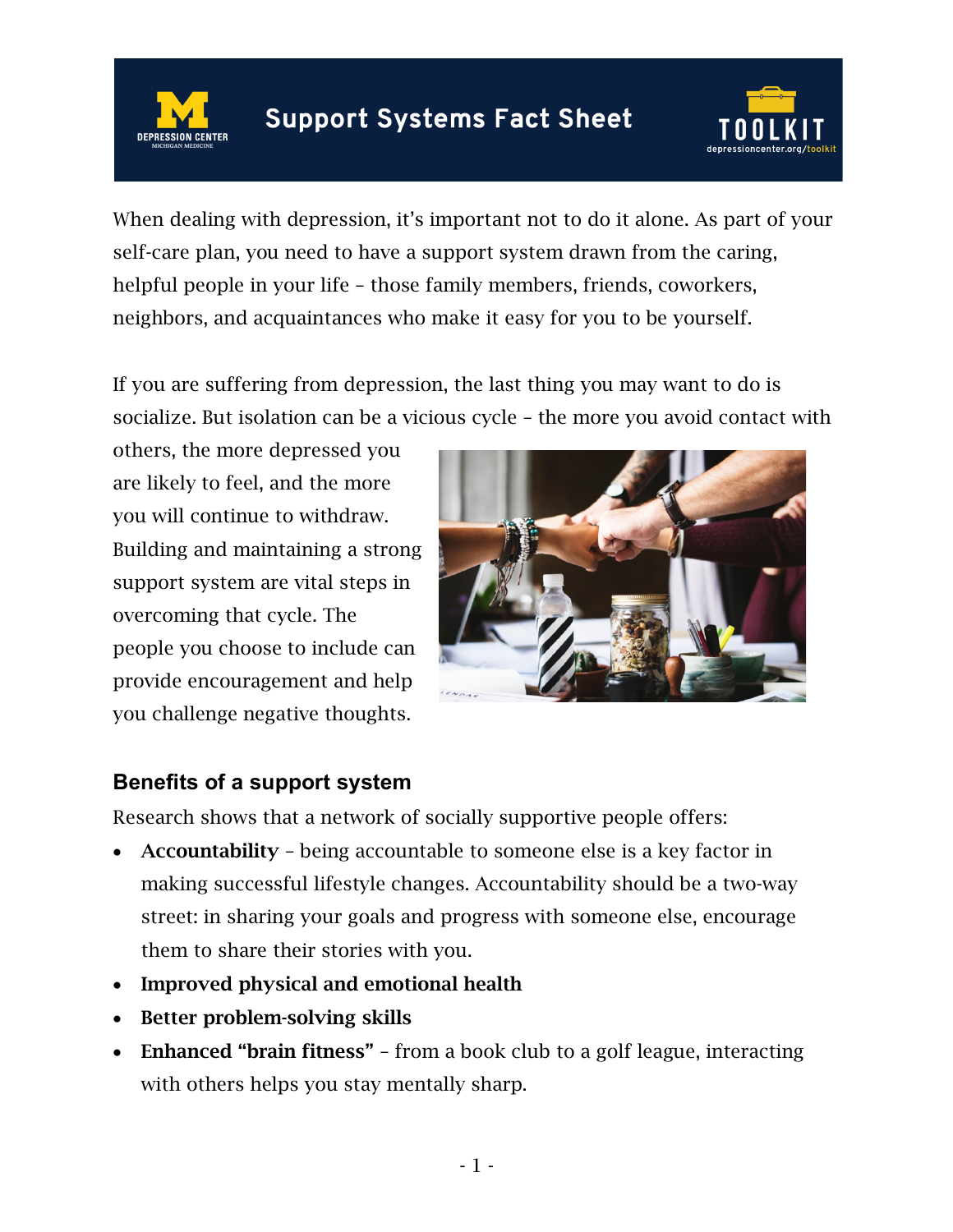## **Building your support system**

At first it may be hard to reach out to people and ask for help. But connecting with others is vital to your recovery. Remember: you don't need to share the details of depression with everyone in your life. Who you choose to confide in is entirely your decision.

When building your circle of support, consider the following:

- Who should you include? Focus on including those people in your life who have shown they can be sympathetic and non-judgmental, and exclude those who tend to be overly critical or make you feel anxious. If you don't currently have a strong social network, it's never too late to start. Even if you start building your network just with the professionals involved in your treatment, it is important to begin to trust and share your recovery with others.
- Which environment is best? Some people may prefer the formal setting of a support group led by a trained professional. Others may be more comfortable sharing in an informal gathering of one or more friends.
- Should you share with co-workers? Each circumstance is different. Although today there is much greater awareness of depression as a treatable disease, stigma still remains about brain illnesses.
- How can you stay engaged? Look for opportunities to stay involved in the lives of others, through recreational, leisure, or faith-based groups, volunteer opportunities, classes, or other activities you enjoy.